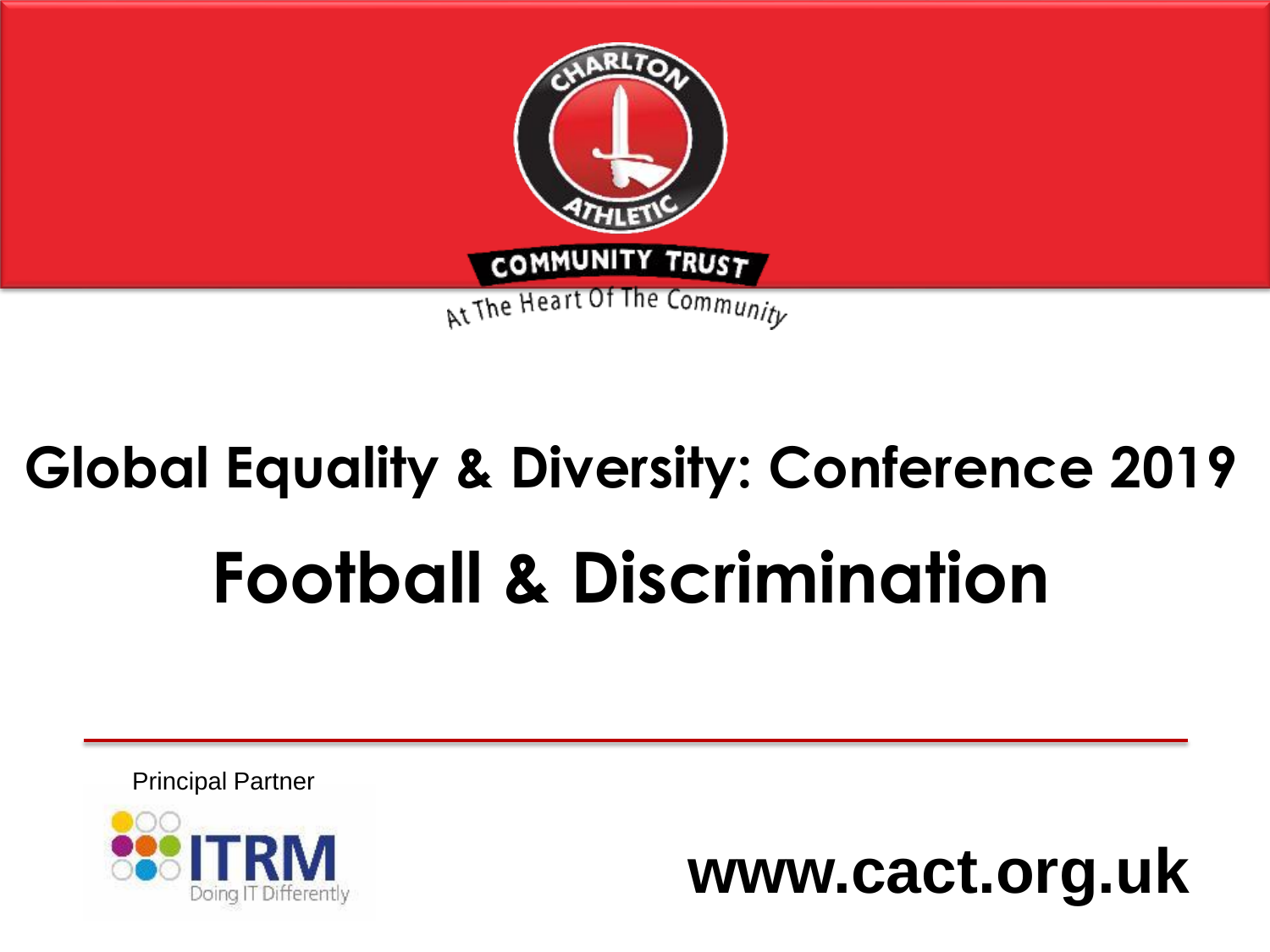

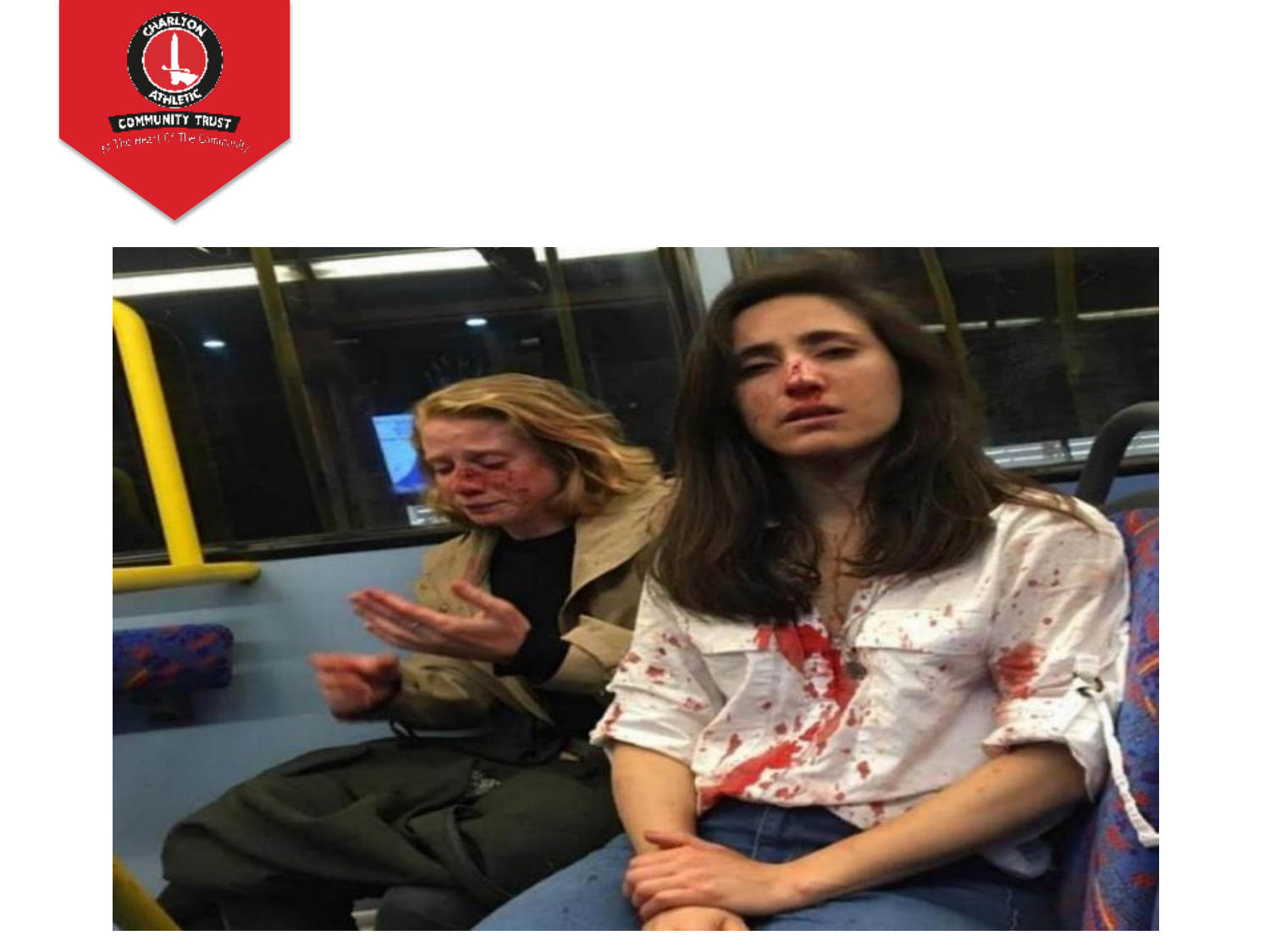



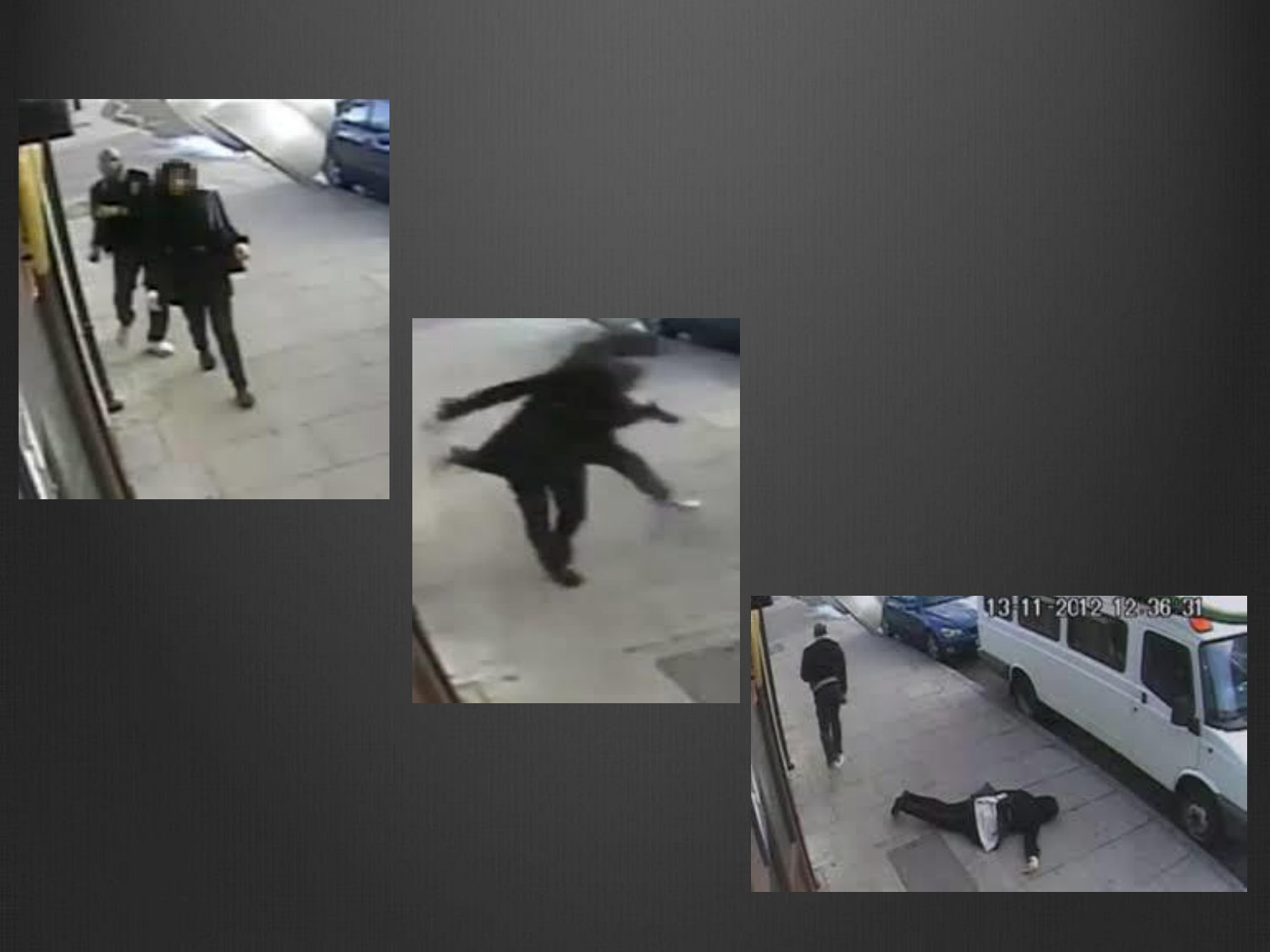



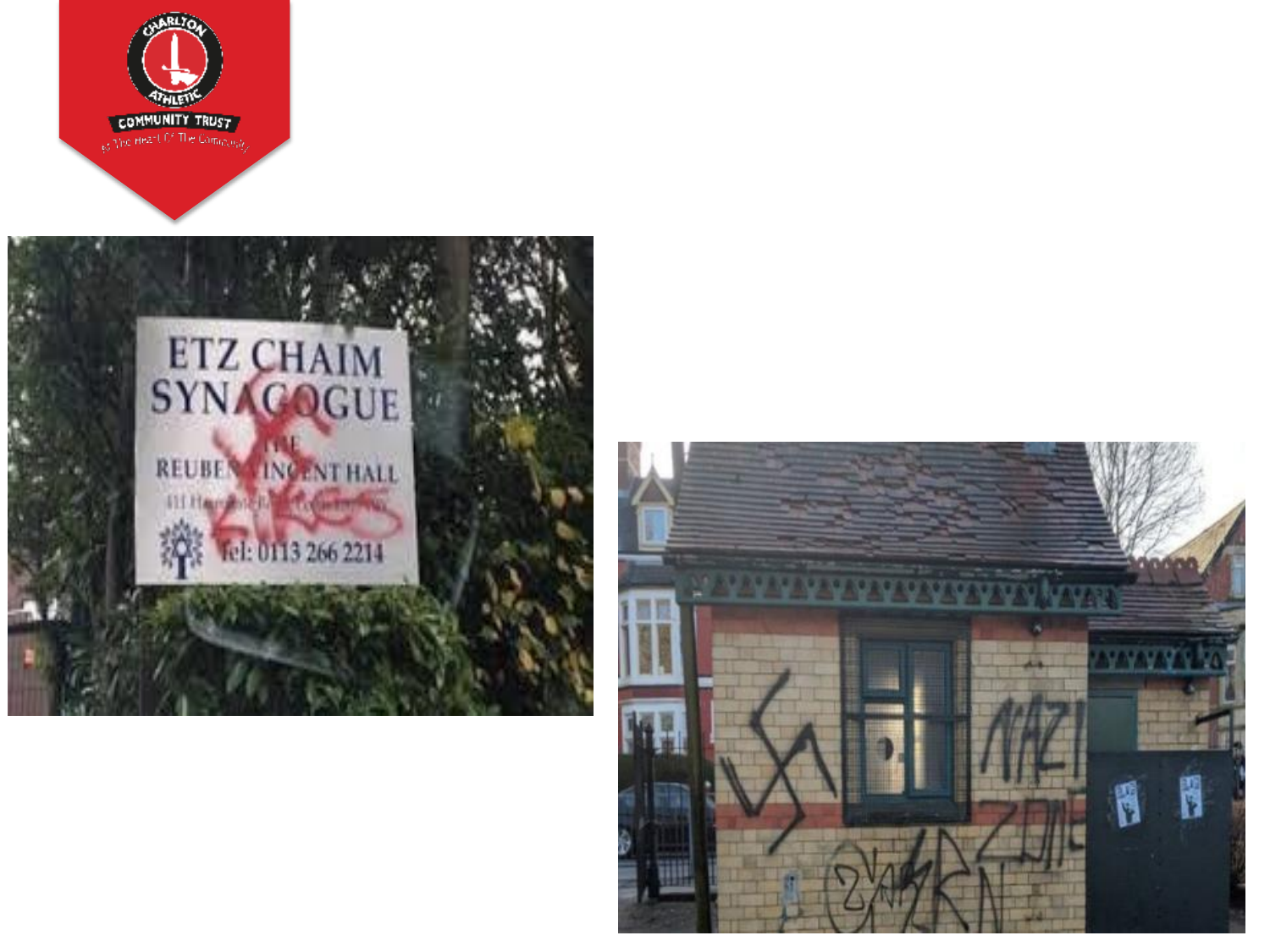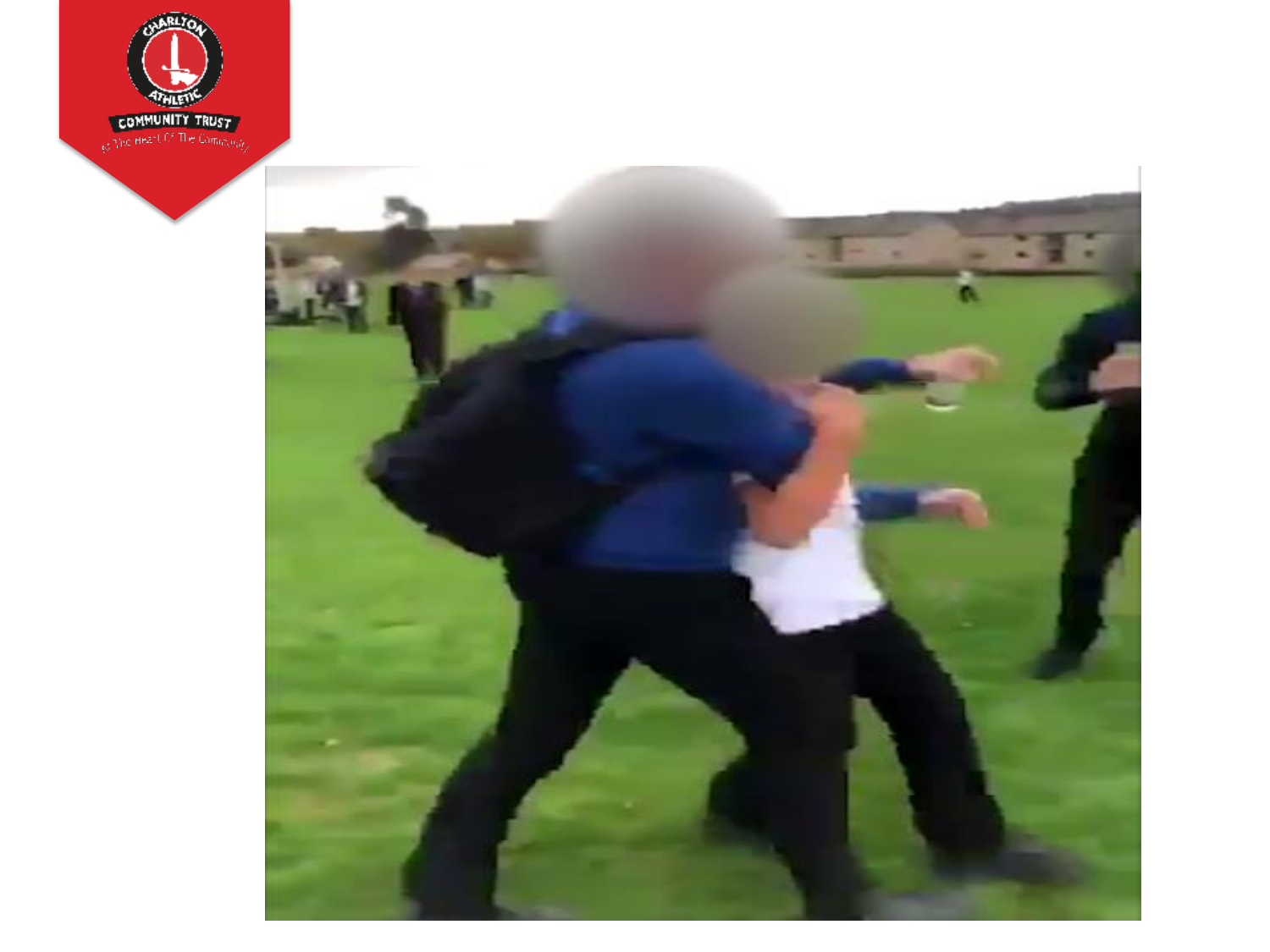

# **Hate Crime offences increased 123% (2012/13 – 2017/18)**

**Source: Citizens UK, 2019**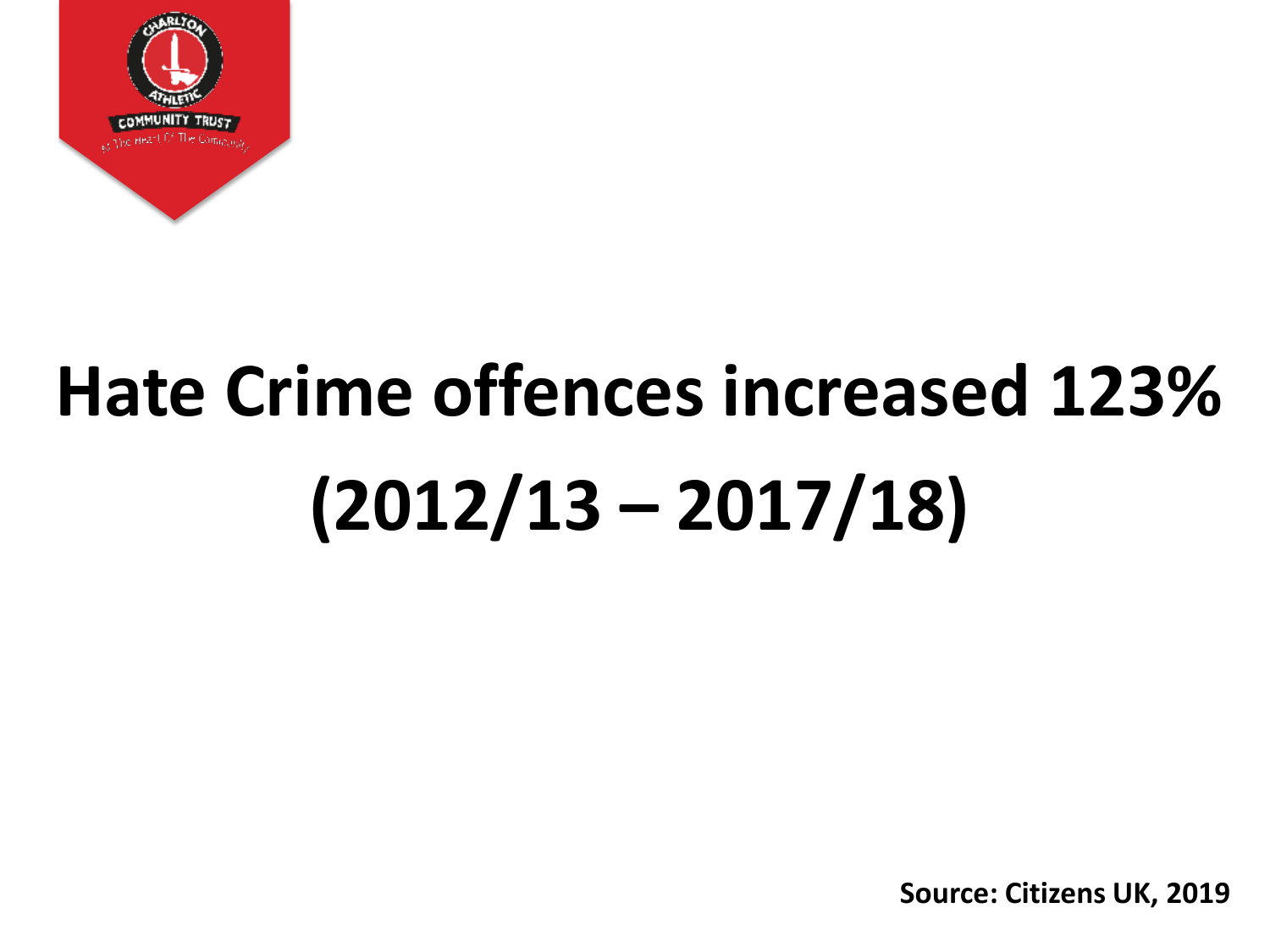

# **Hate Crime**

- **Disability: 41% (2018 - 19)**
- **LGBT: 78% (2014 - 19)**
- **Race: 48% (2015 - 17)**
- **Religion: 40% (Muslims 52%) (2016 - 18)**

**(Sources: Home Office; CPS; BBC: Stonewall)**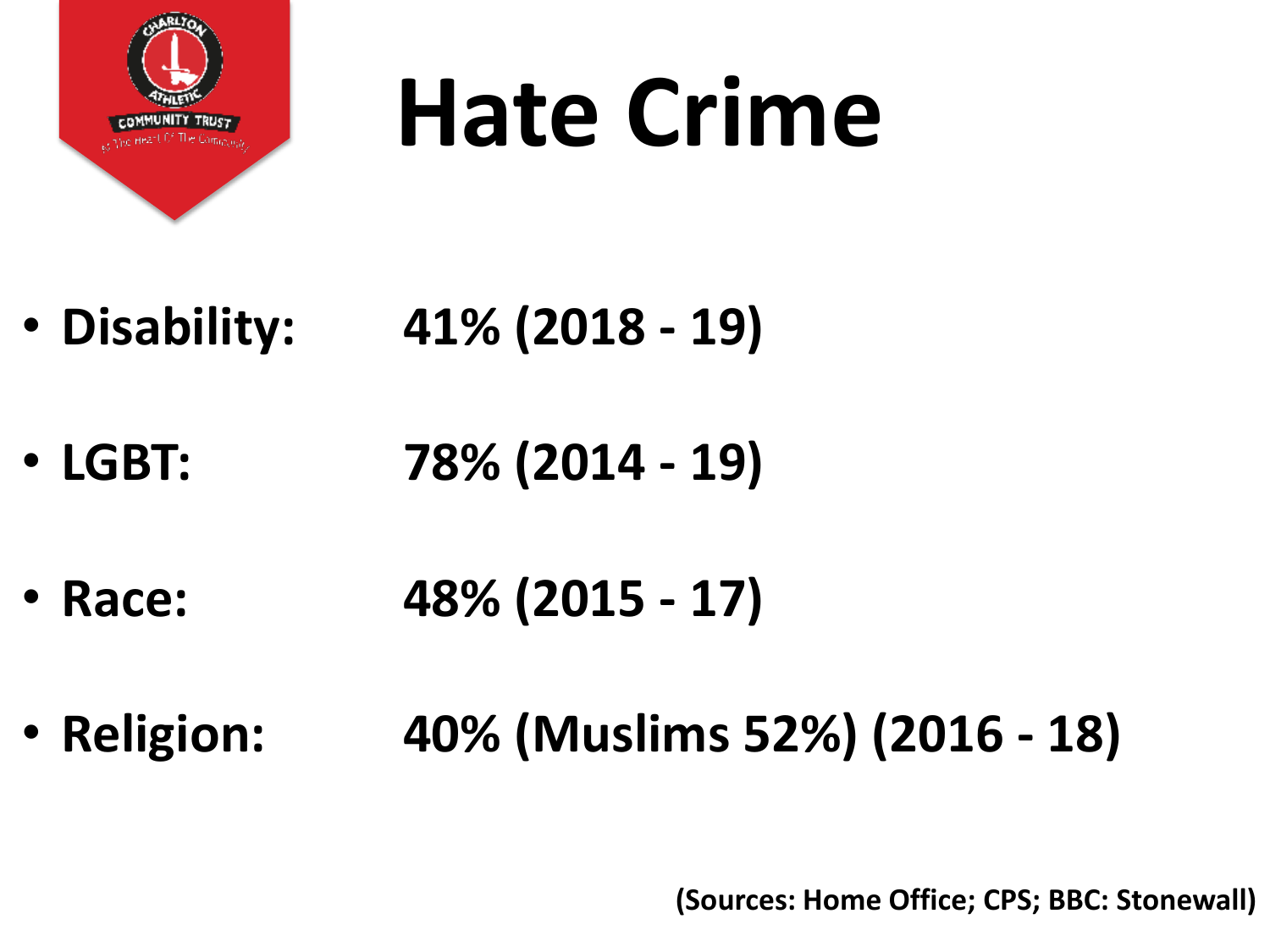

#### **"Black C \*\*t"**

#### **Raheem Sterling (Manchester City & England)**

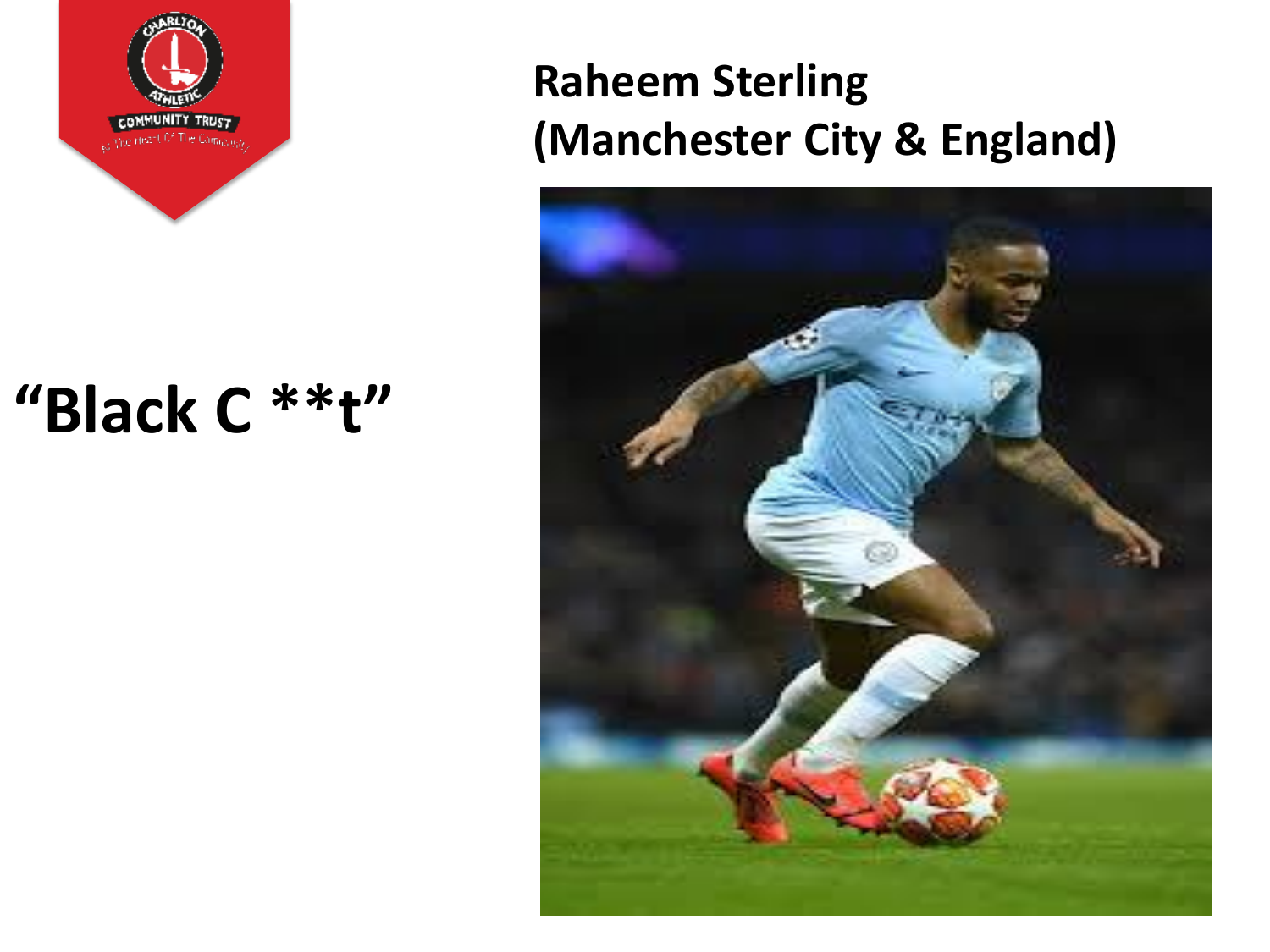

#### **England) "Rashford you chimney sweeping n\*\*\*\* with a cotton picking family history"**

**Paul Pogba (Manchester United & France) Marcus Rashford (Manchester United &** 

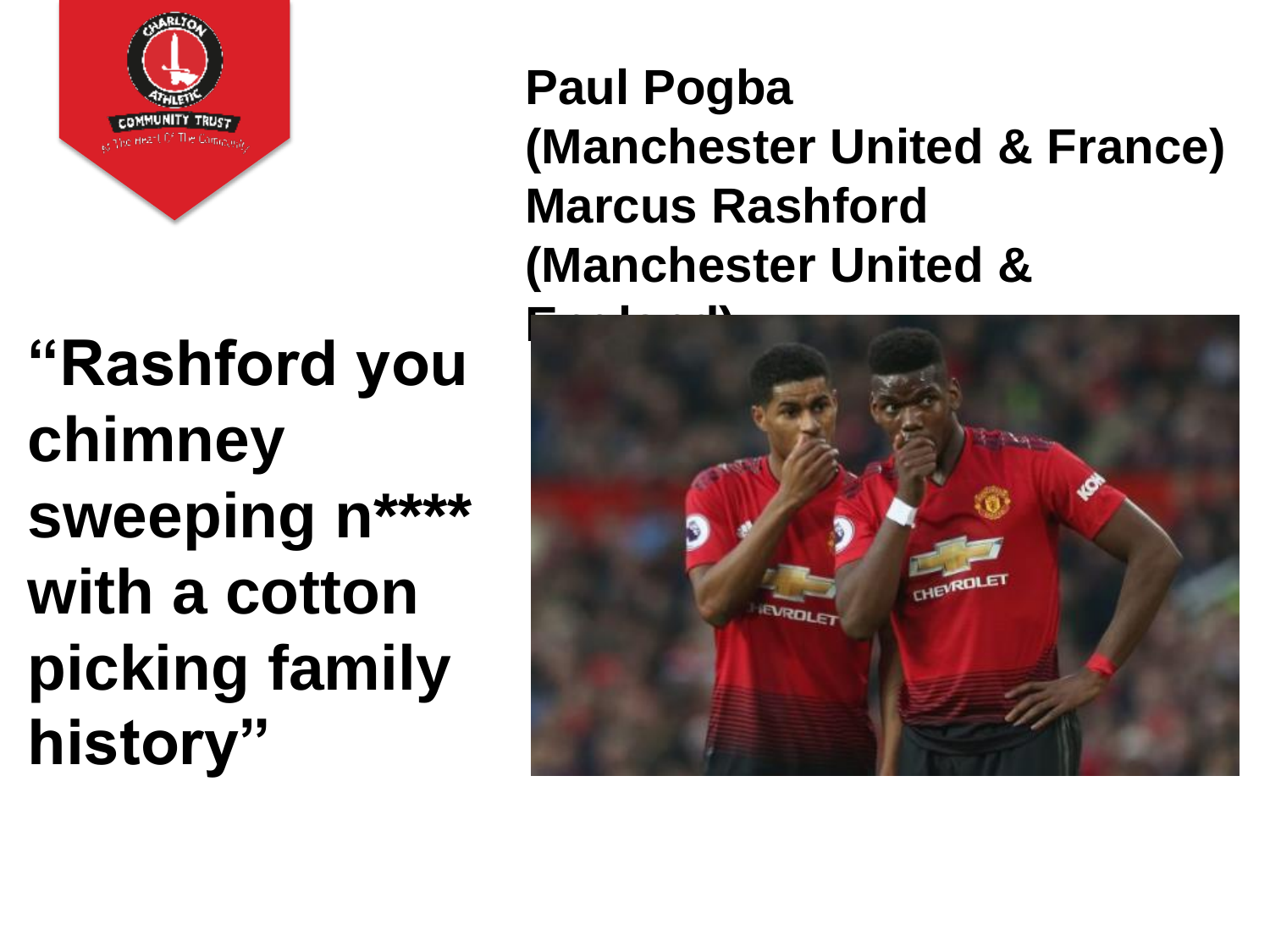

**". . . ensure [your] Nigerian relatives [do] not bring Ebola to [our] match at Wembley"**

#### **Eniola Aluko (Juventus & England)**



- **England International (100+ Caps)**
- **Sports and Entertainment Lawyer**
- **Chelsea**
- **Charlton**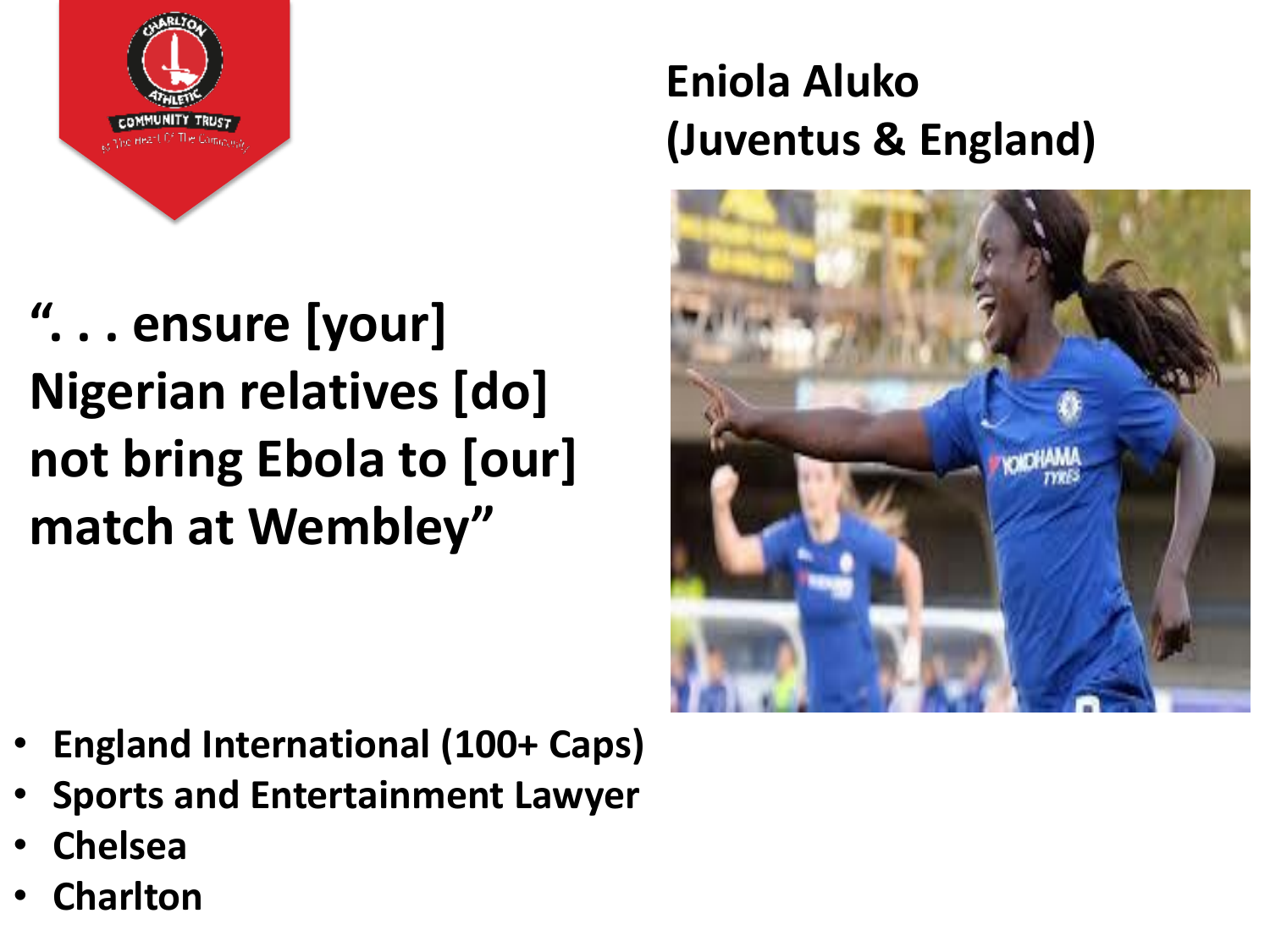

- **"Salah, you f\*\*\*king" Muslim C\*\*t"**
- **Altered photograph with a superimposed 'suicide vest'**

#### **Mohamed Salah (Liverpool & Egypt)**

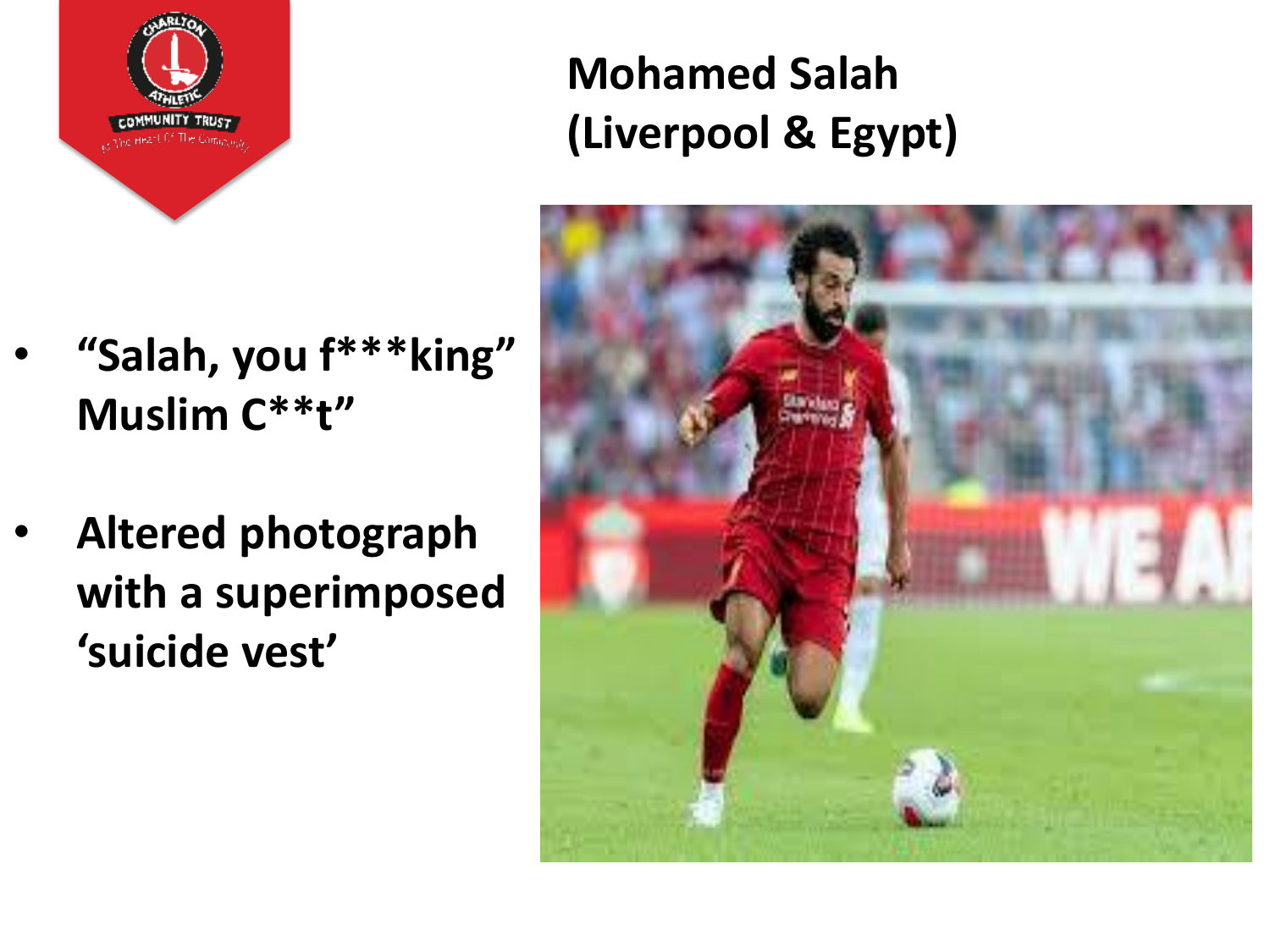

# **Bulgaria v England Monday 14 October 2019**

- **Fascist political symbolism**
- **Monkey chanting**



Source: https://www.bbc.co.uk/sport/football/50048932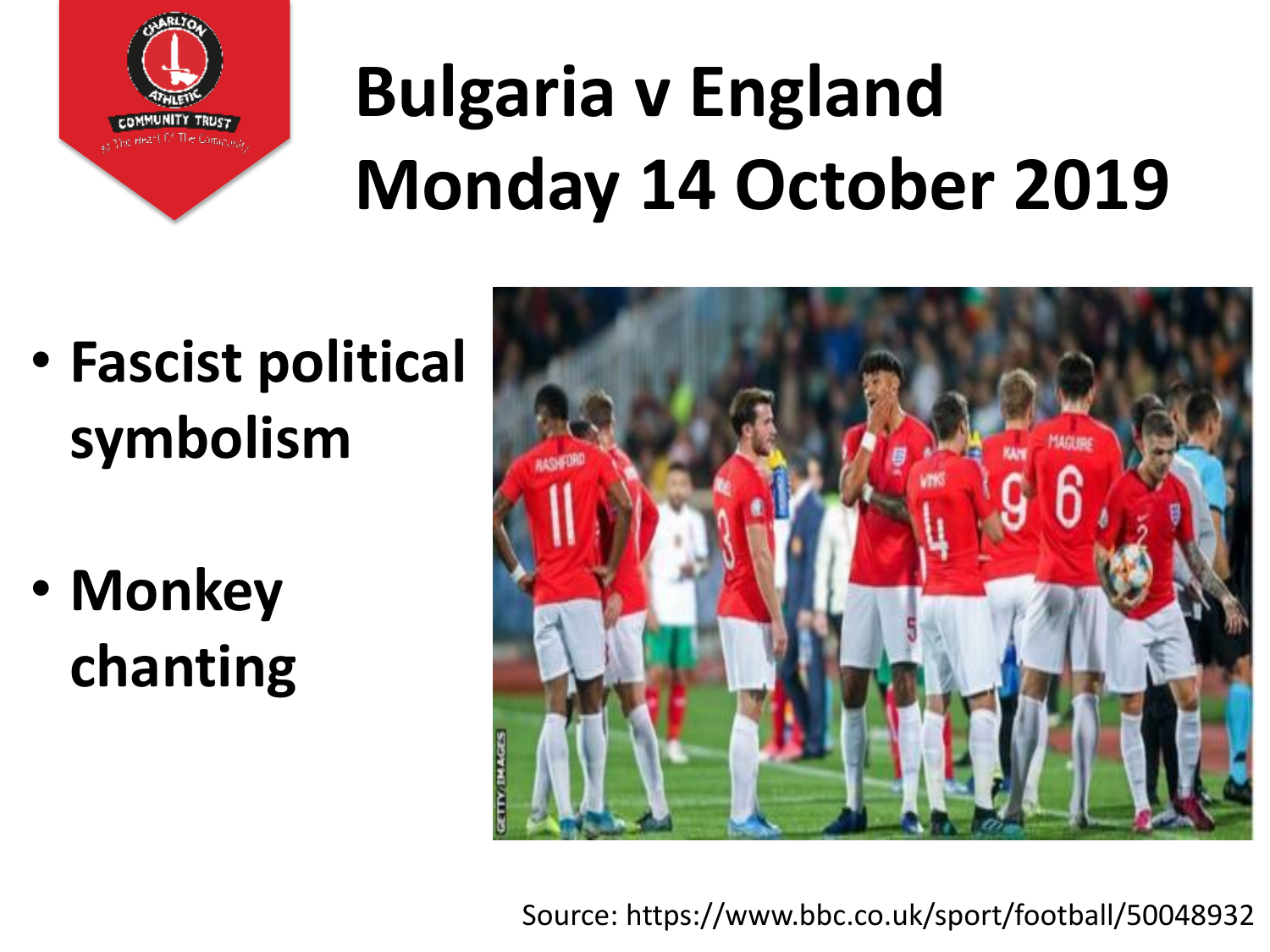

# • **Historic (?)**

# • **UEFA's Three-Step Protocol**



Source: https://www.bbc.co.uk/sport/football/50048932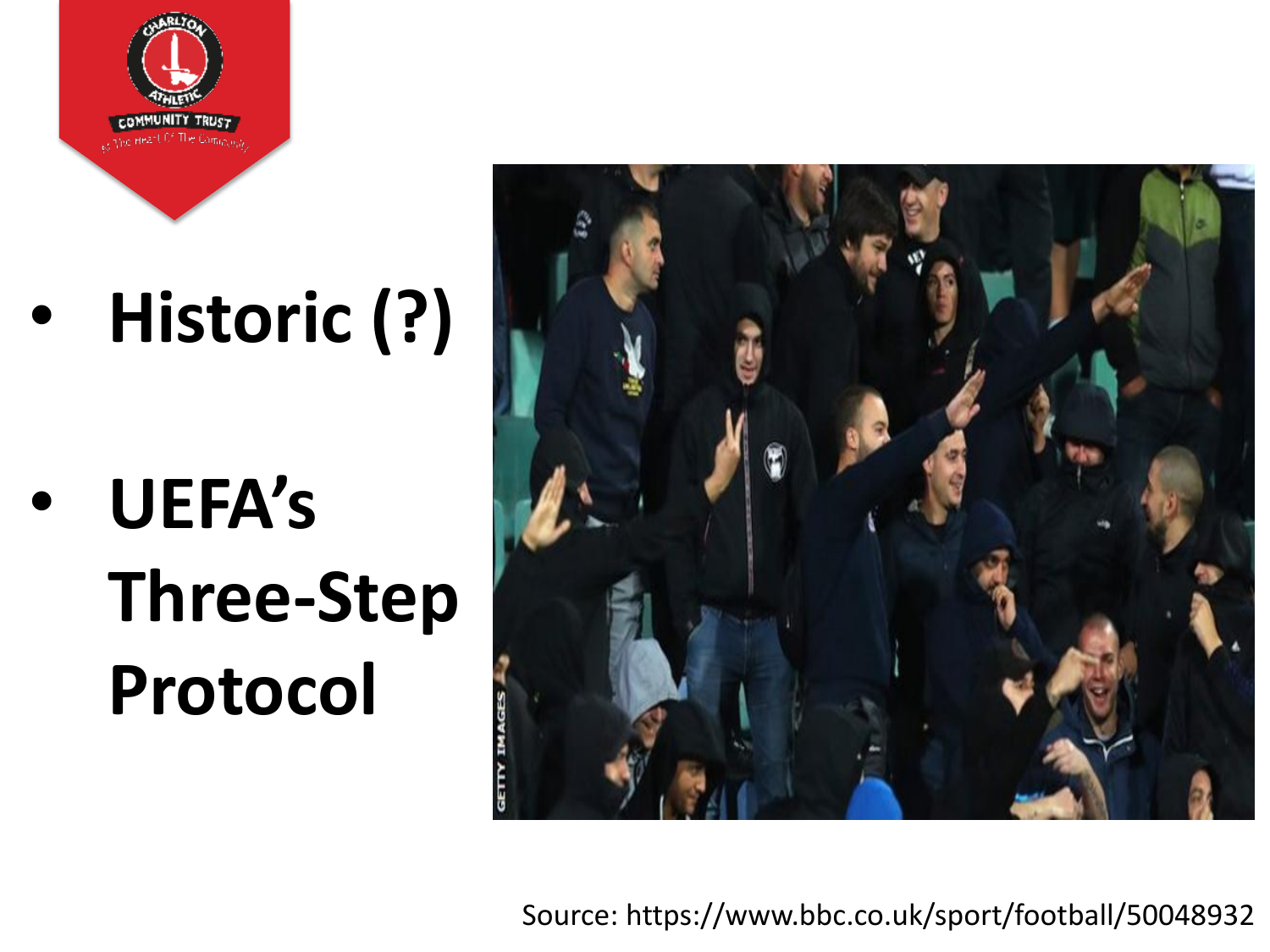

# **Football England and Wales 2018 - 19**

#### • **Racism - 67%**

#### • **Faith - 75%**

(Source: Kick it Out, 2019)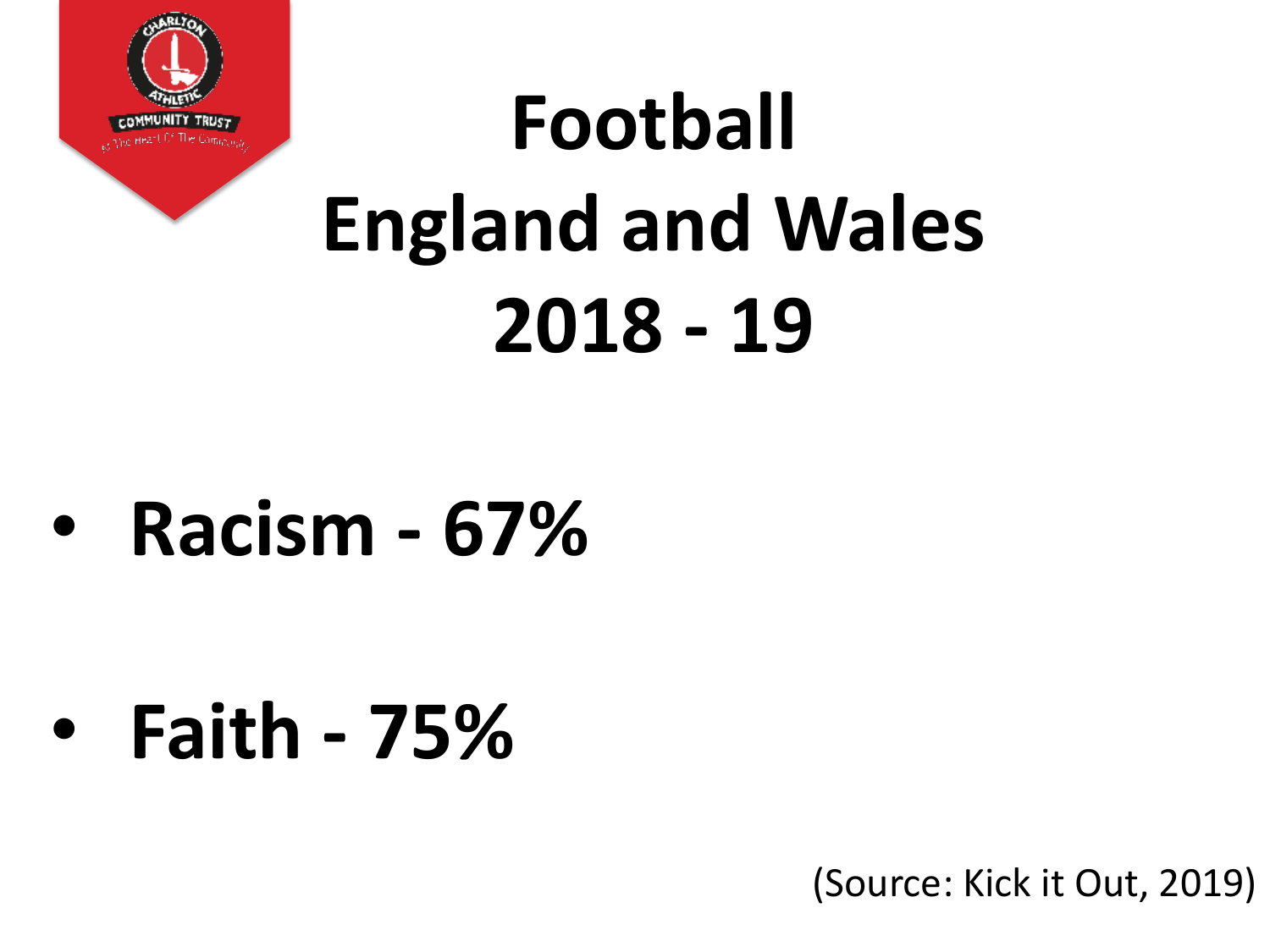

## **Football Authorities**

- **FA: EDI Plan 'In Pursuit of Progress' (2018 – 21)**
- **PL: Equality Standard (3 Progressive Levels)**



- **EFL: Equality Standard Code of Products** and the products of the products of the products of the products of the products of the products of the products of the products of the products of the products of the products of the products of the products of
	-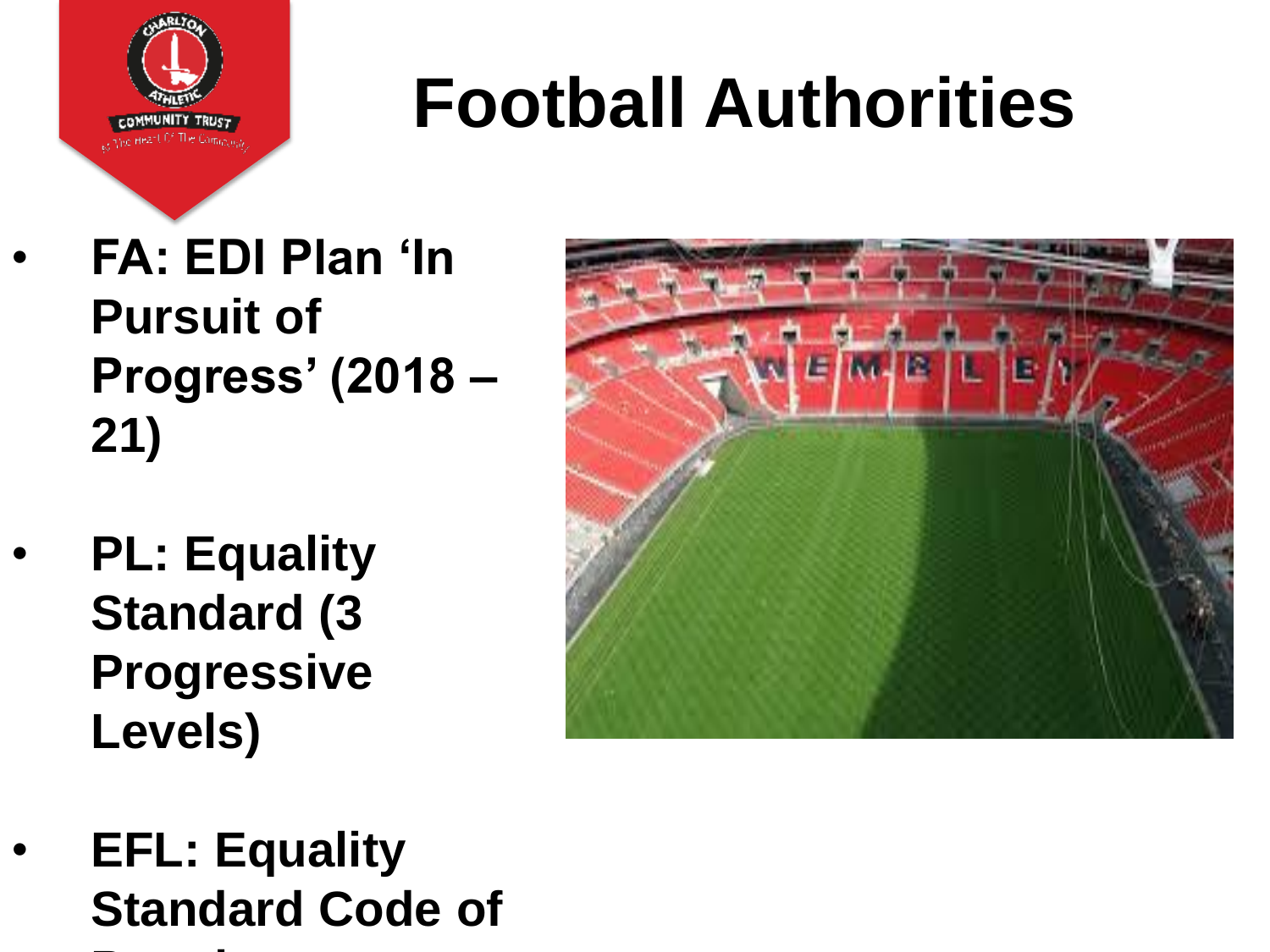

#### **Campaigning Organisations: Challenging Discrimination**

- **Kick it Out**
- **Fans For Diversity**
- **Football Against Racism in Europe**
- **Women in Football**
- **Football v Homophobia**
- **Level the Playing Field (Disability)**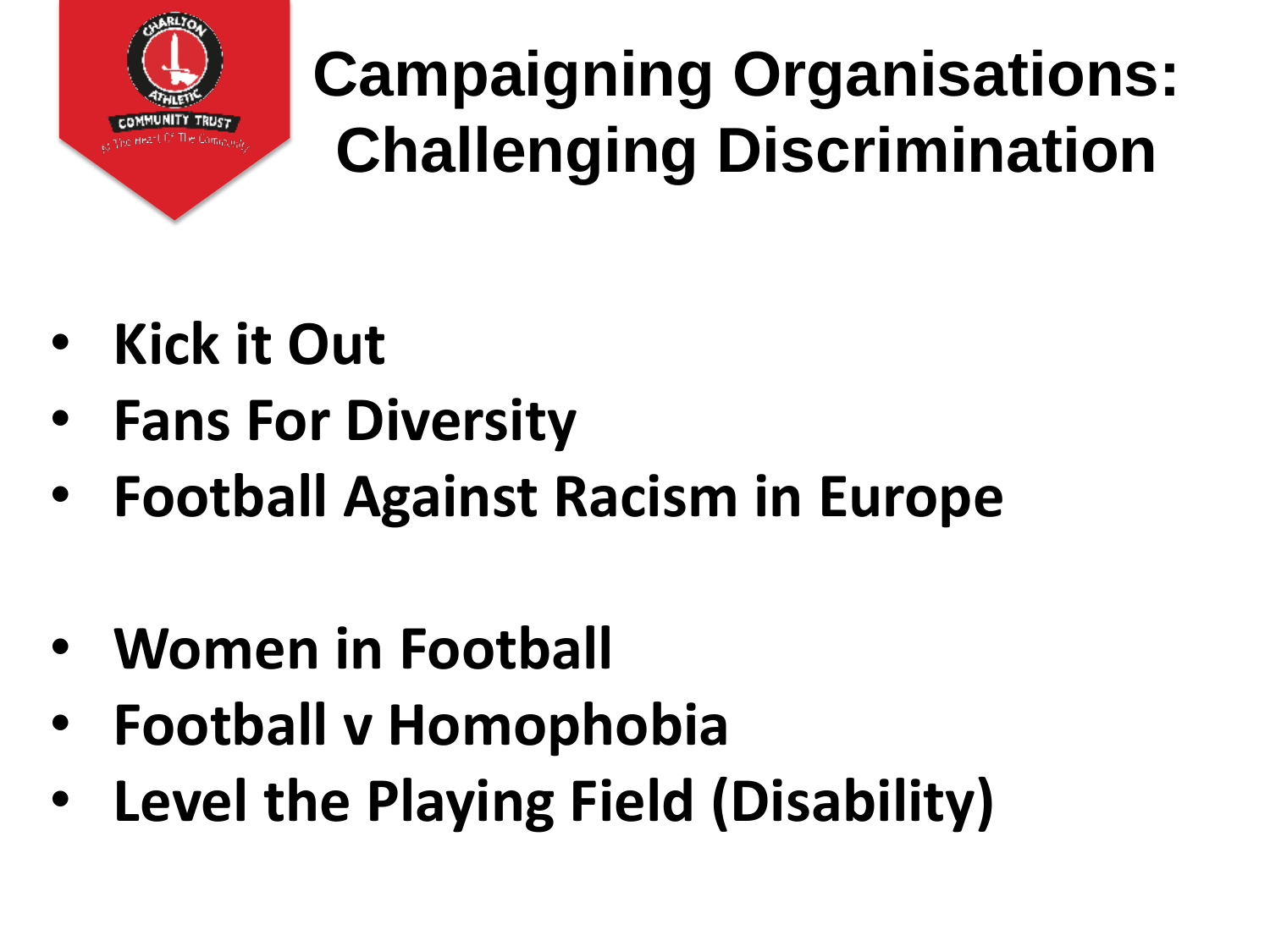

#### **FA: 'In Pursuit of Progress**



- **'Diversity' Data**
- **Advanced Level of the Equality Standard for Sport**
- **FA Inclusion Advisory Board (IAB)**
- **Anti-Discrimination Regulations**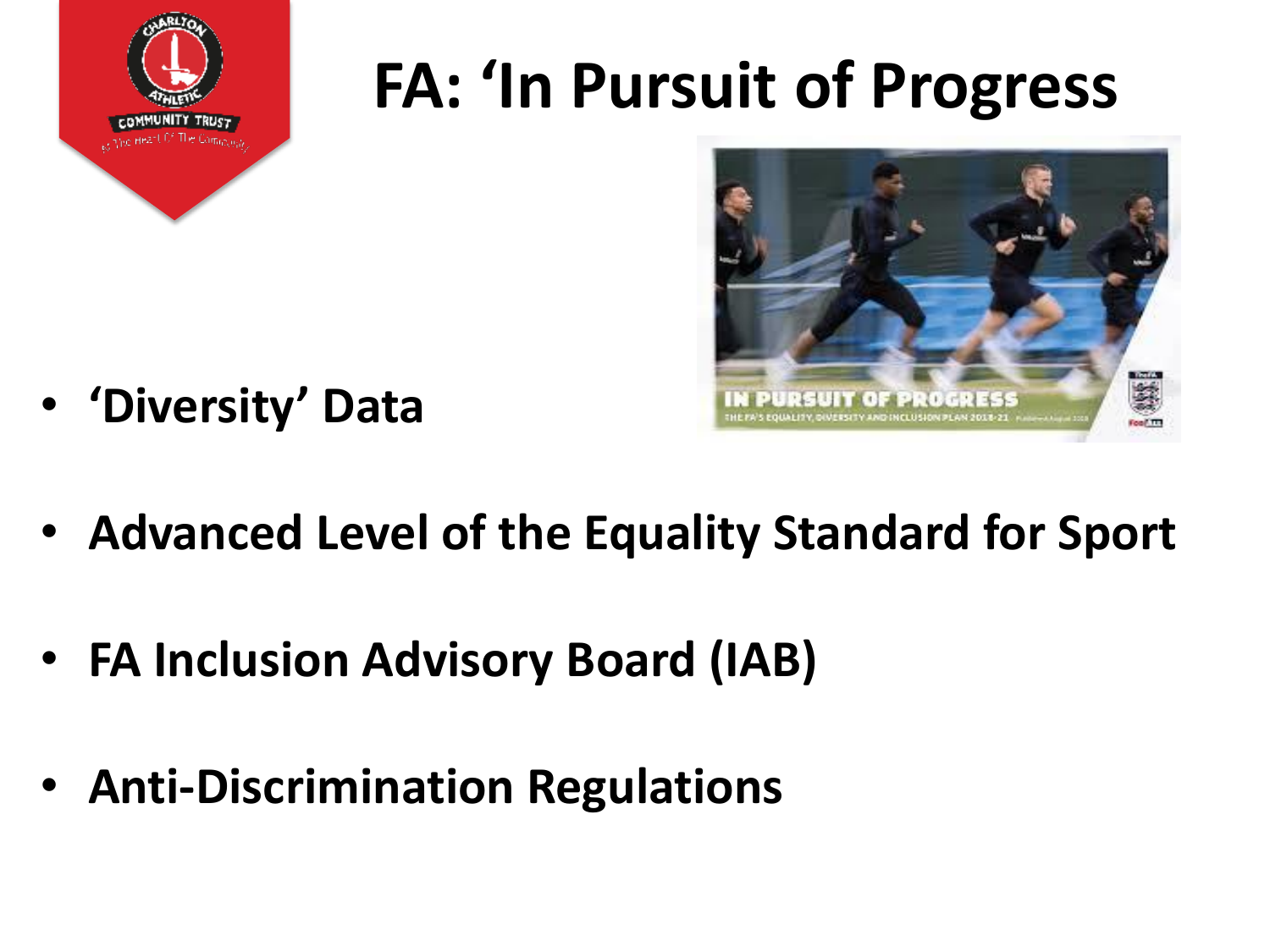

## **FA: 'In Pursuit of Progress'**

#### **1. Reporting Discrimination**

## **2. Robust Regulations and Sanctions**

**Further information, visit: [www.TheFA.com](http://www.thefa.com/) /football-rules-governance/discipline**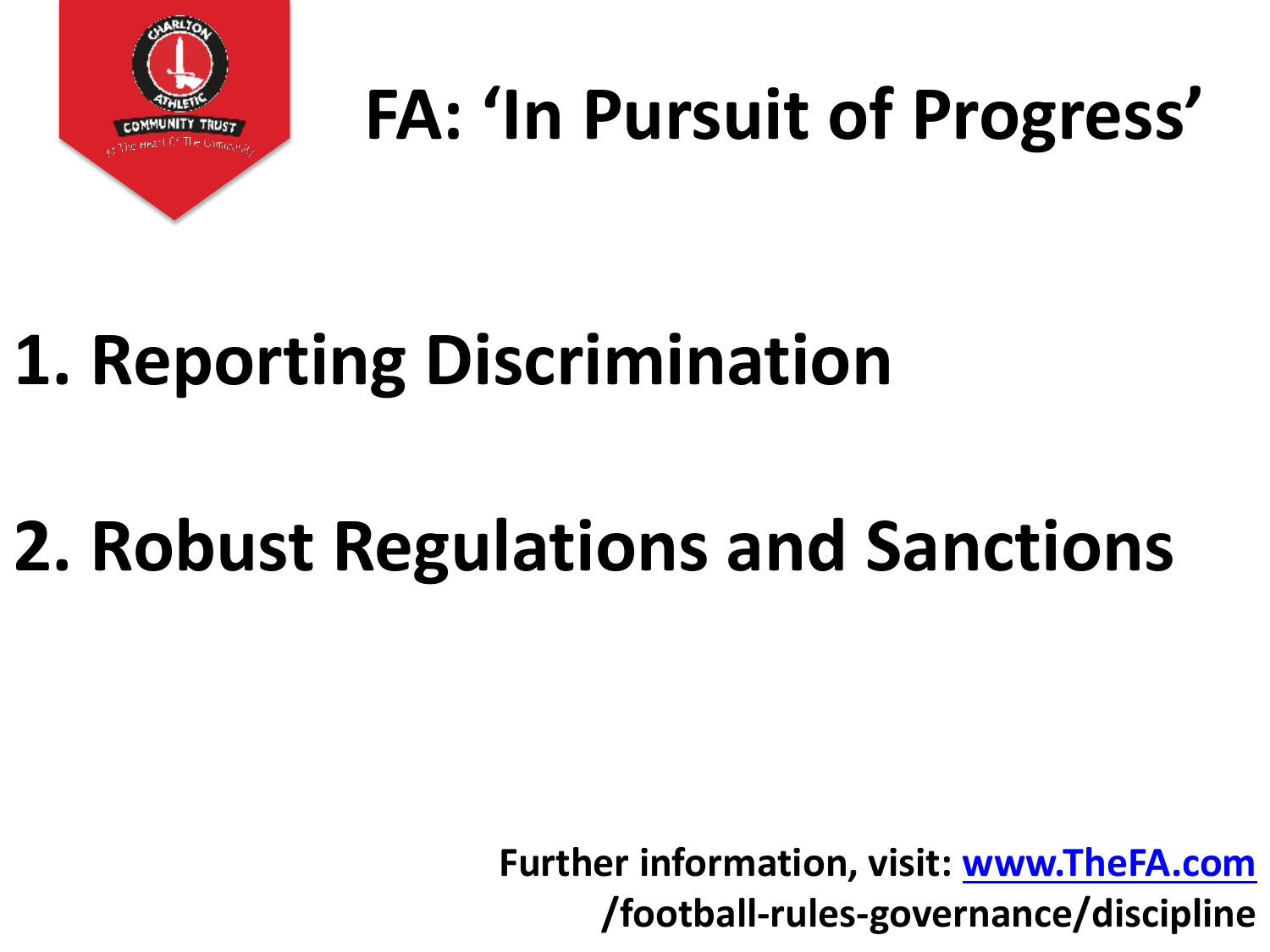

#### **EFL – Equality Code of Practice 12 Areas**

- **1. Accountability**
- **2. Policy**
- **3. Legal Compliance**
- **4. Behaviour**
- **5. Education and Training**
- **6. Reporting and Managing Incidents**
- **7. Awareness Raising and Communication**
- **8. Workforce**
- **9. Fans**
- **10. Activities**
- **11. Consultation and Relationship Building**
- **12. External Verification and Endorsement**

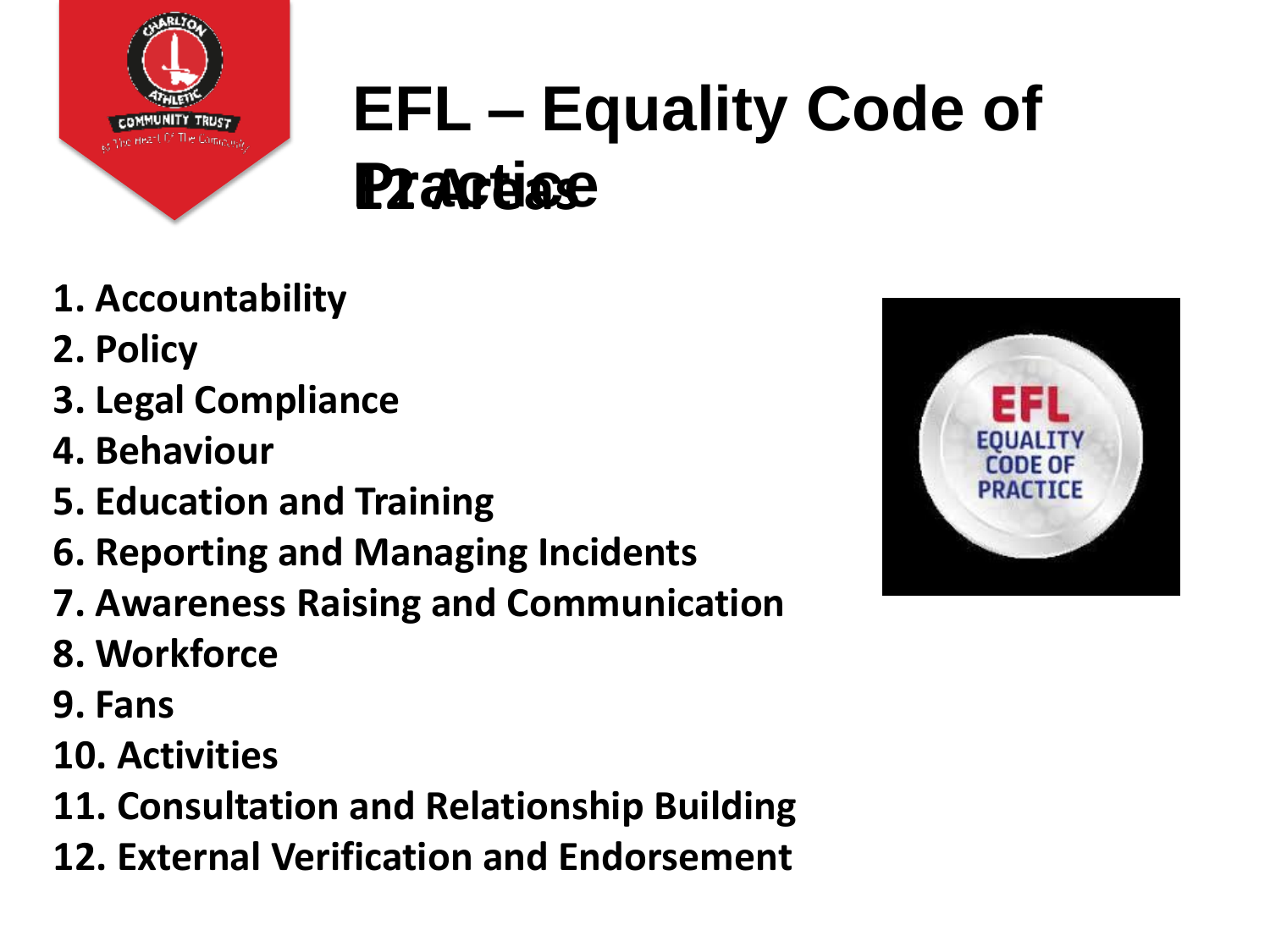

**English Football League (EFL) New Regulation**

**Voluntary Recruitment Code ('Rooney Rule')**

- **Positive Action – under-representation of 'BAME' Staff in Senior Positions**
- **Shortlist at least 1 'BAME' candidate**
- **Piloted 2016/17**
- **Mandatory June 2019**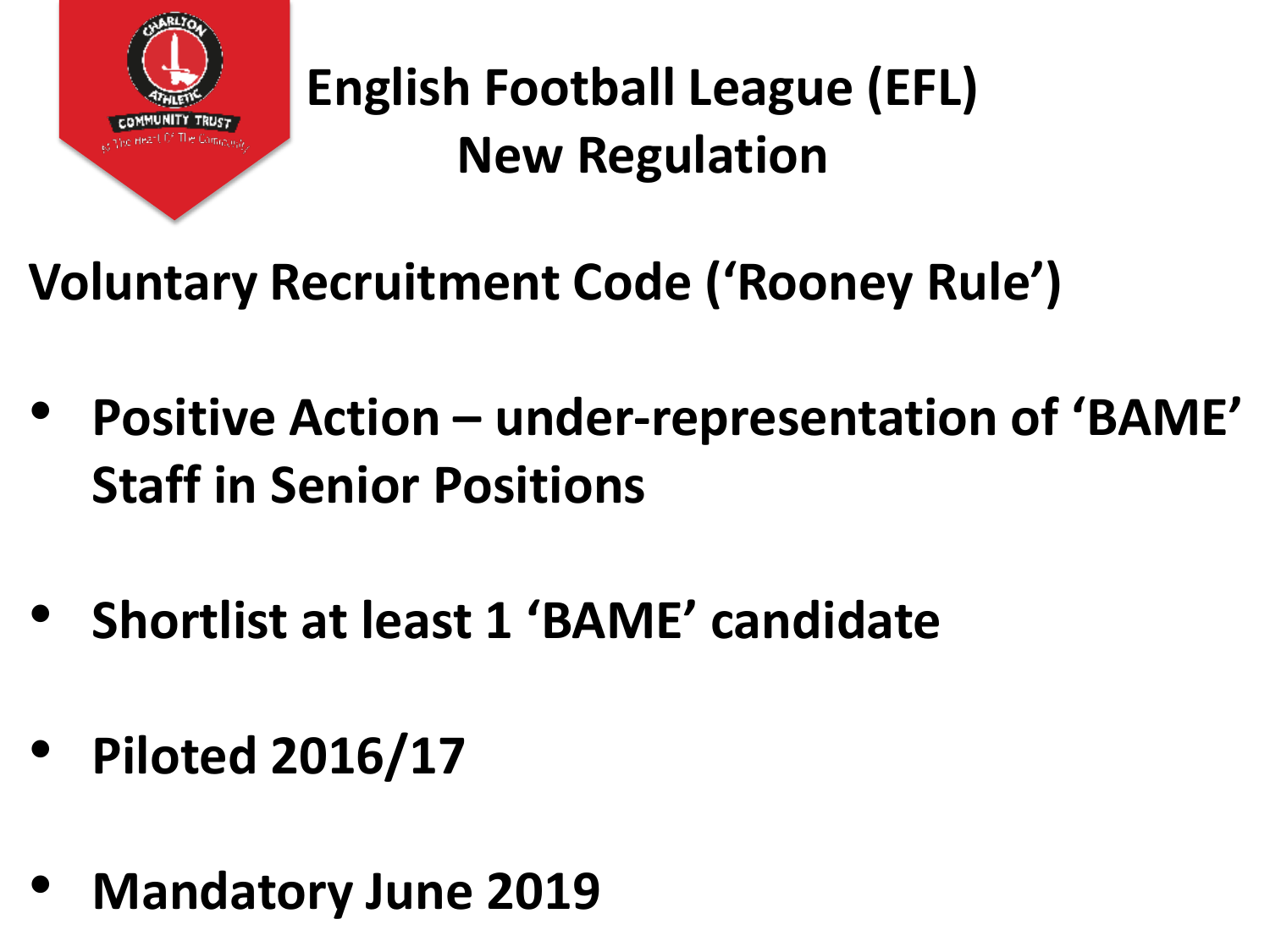

## **An Open Goal: the 'Rooney Rule' for BAME Managers in English Football**



#### **(September 2019)**

**Queen Mary University of London University of Greenwich Charlton Athletic Community Trust Paul Mortimer (London FA)**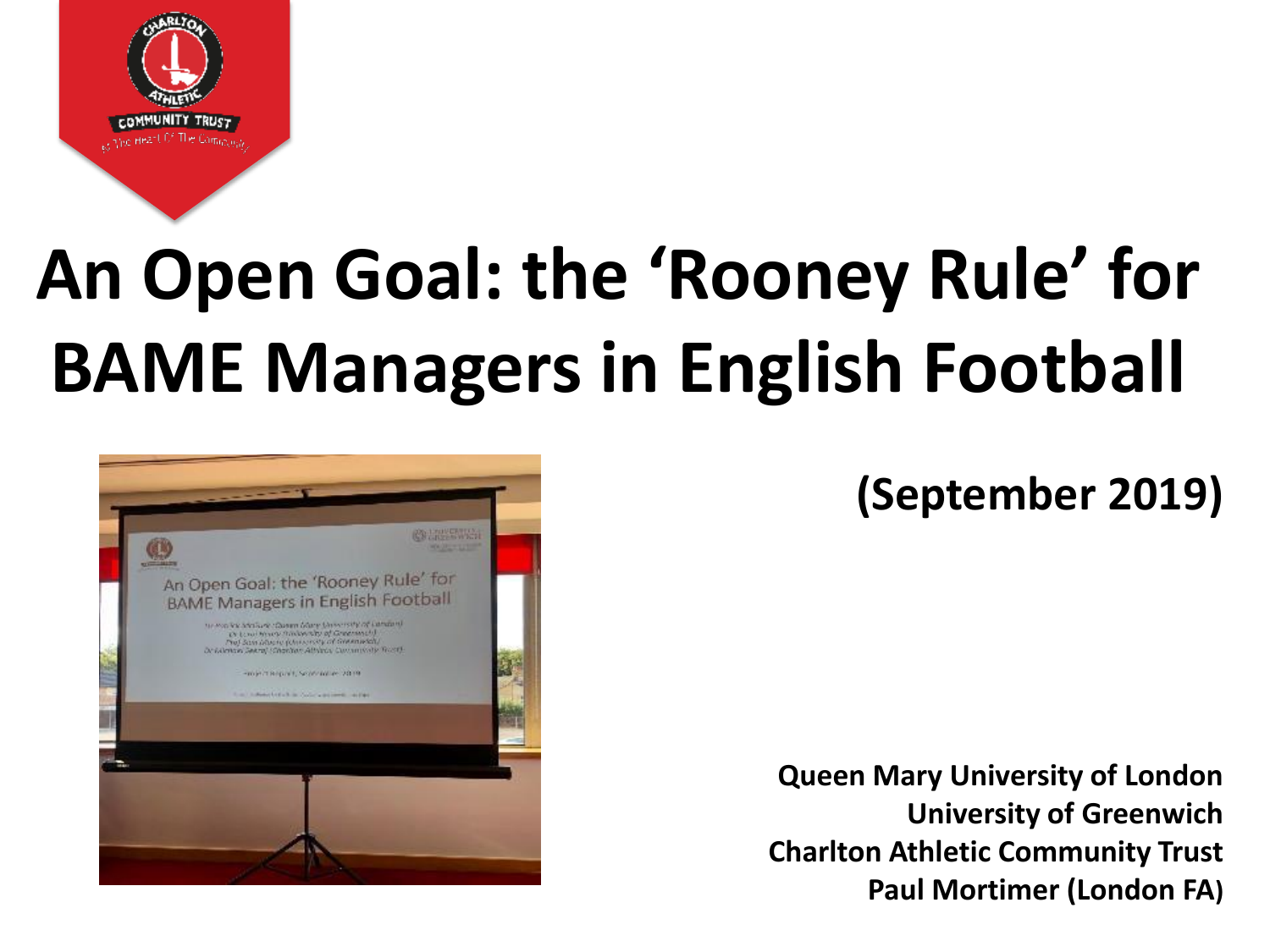

#### **Findings**

#### **'Grounds for Optimism'**

- **Clubs willingness to embrace ('at worst' 'caution' towards the VRC)**
- **Board-level commitment to change**
- **Helped create conditions to embed fairer and more inclusive recruitment practices**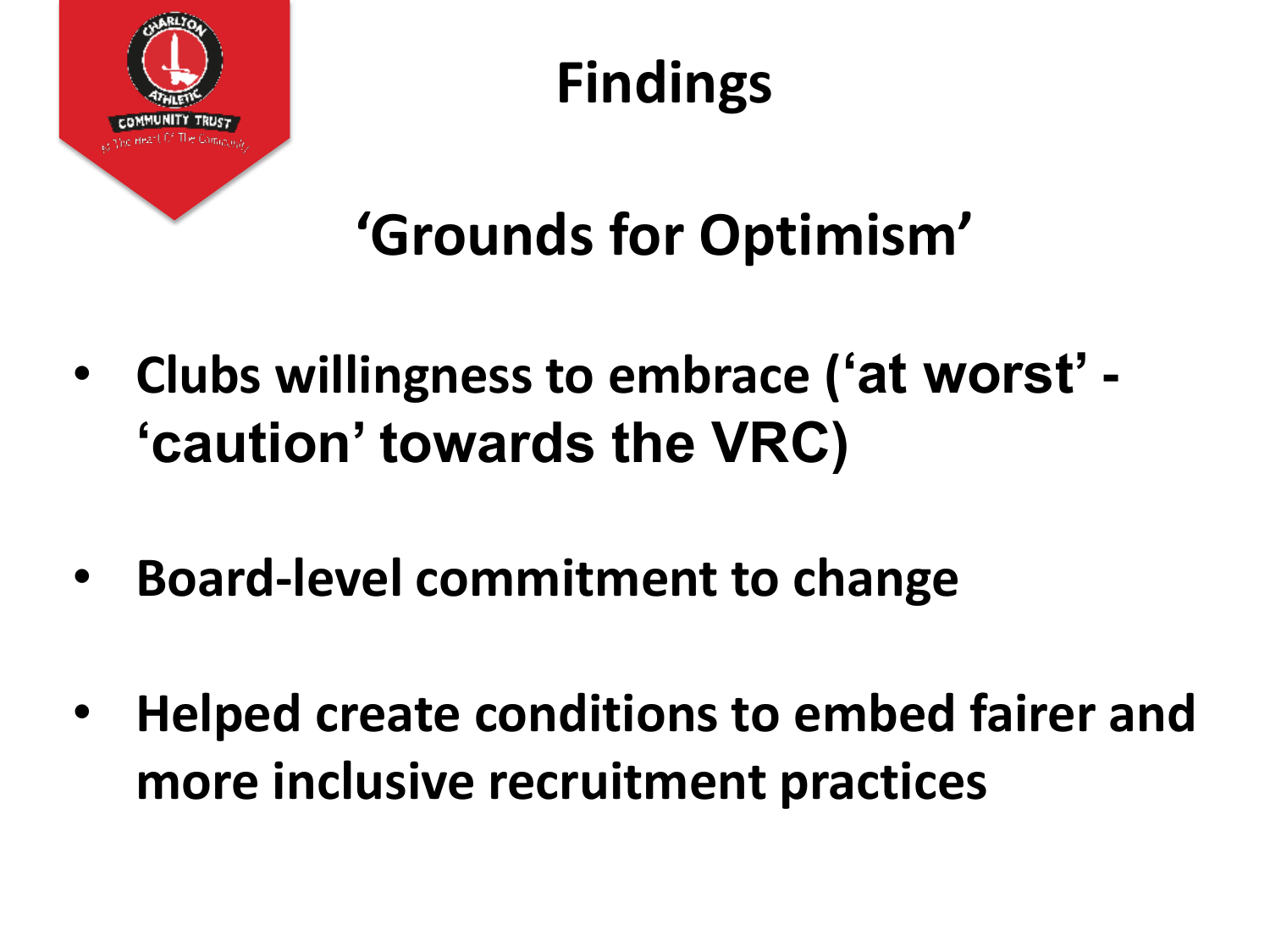

- **Improvements in recruitment and selection processes**
- **Club leadership teams making strategic choice to prioritise 'Diversity'**
- **The EFL has shown 'commendable courage'**

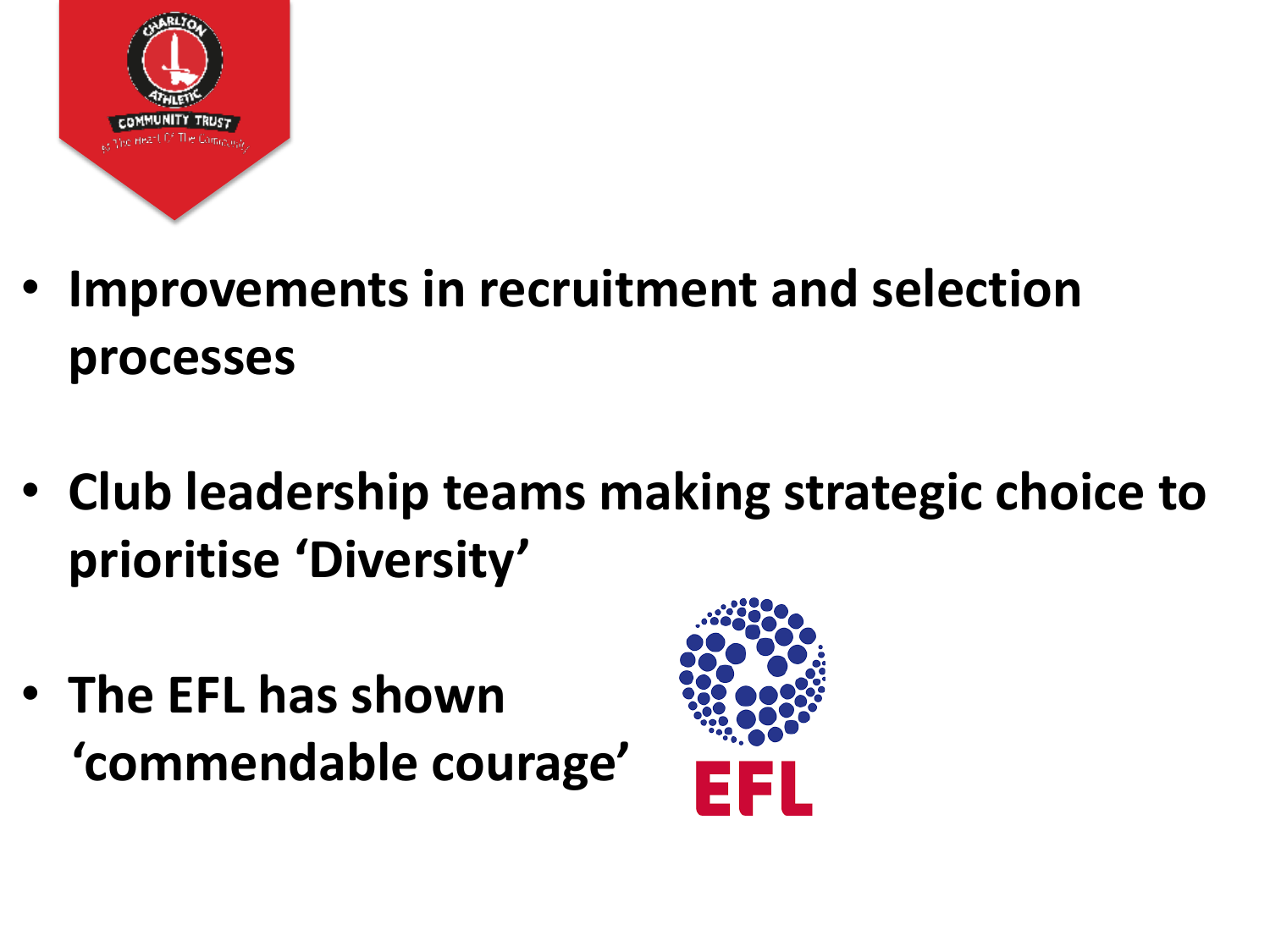

## • **Football Reflects Society**

- **Football Authorities Pro Active** o **Promoting Equality** o **Increasing Diversity & Inclusion**
- **'Rooney Rule'**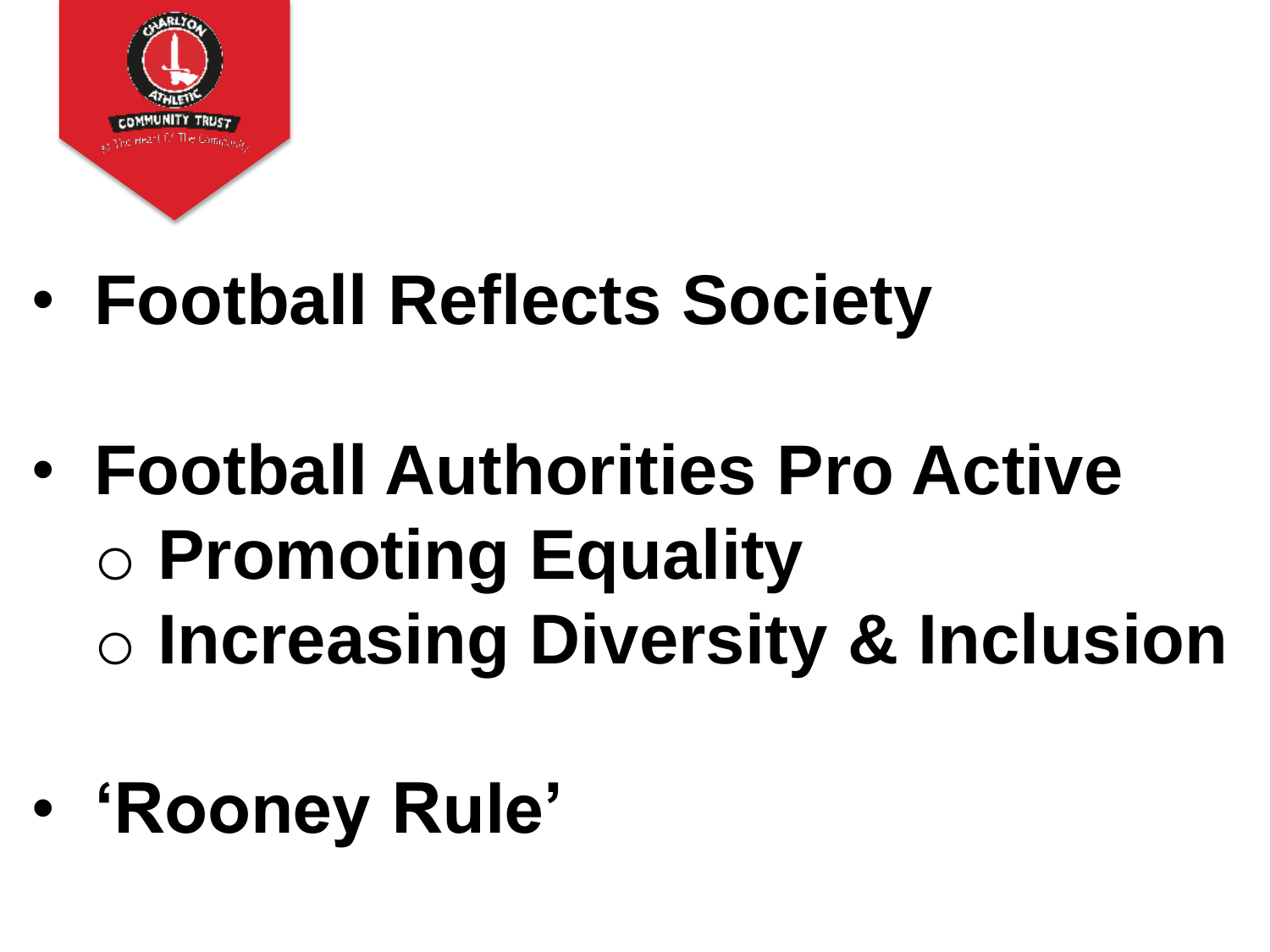

# **Discrimination is increasing - a lot being done**

# **more to do . . .**